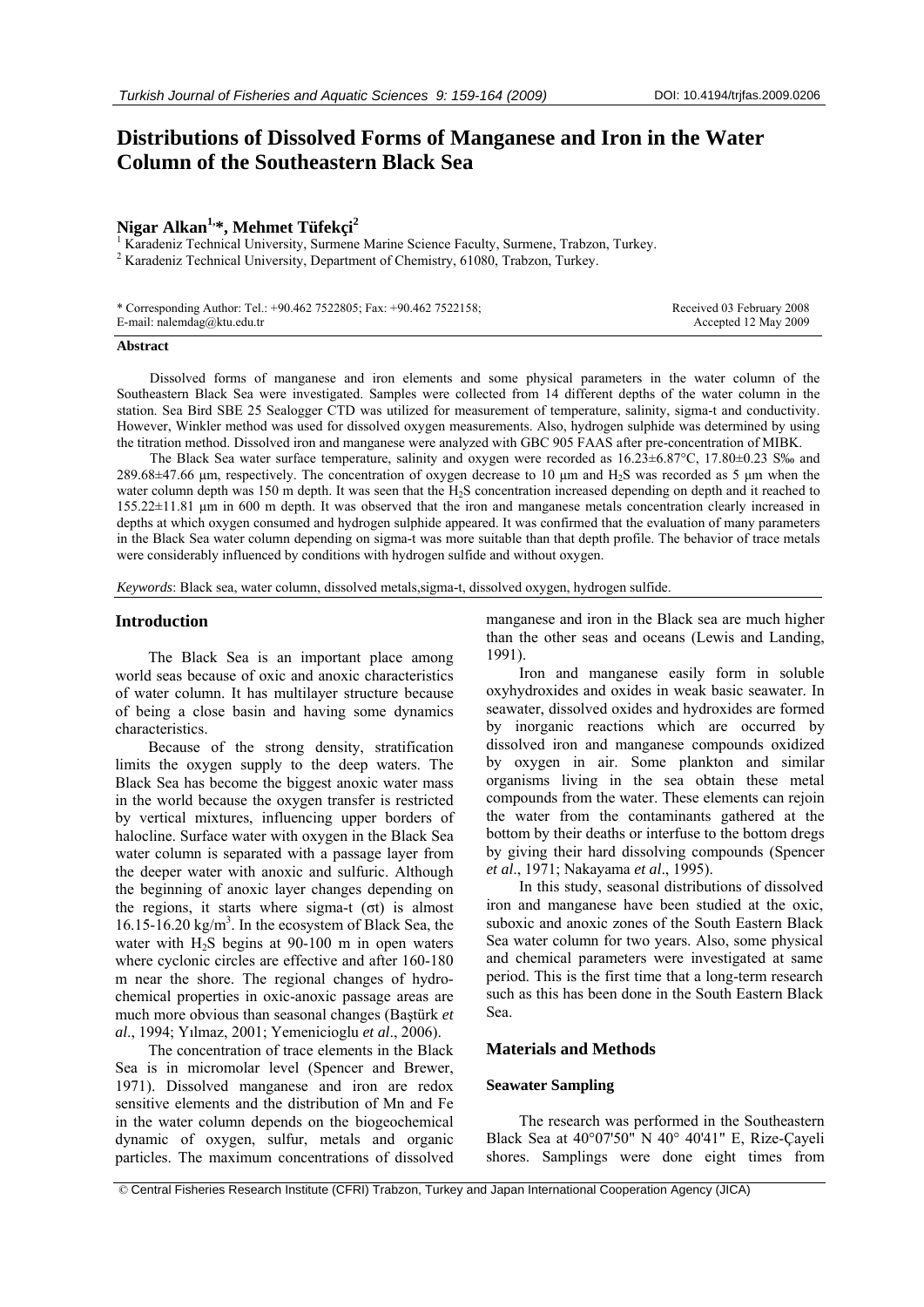October 1995 to September 1997 on a seasonal basis. Samples were collected on 14 different depths of the Black Sea water column depending on different layer characteristics (Table 1).

The Nansen water bottles, capacity of which is 5 L for each, were used to take water samples from the required depths of water column (TUBITAK, 1989).

#### **Seawater Analyses**

Sea Bird SBE 25 Sealogger CTD was used for the temperature, salinity, sigma-t and conductivity measurements in water column. Dissolved oxygen was measured by Winkler titration method (Crompton, 1989).

For hydrogen sulphide analysis, the seawater sample was transferred to BOD glasses from Nansen bottles without air inlet and some water was overflowed. Approximately 20 ml sample was transferred back in a sensitive way from seawater sample, volume of which was fixed by shutting the cover of bottle, and 10-20 ml standard iodine solution was added to remaining sample according to the expected  $H_2S$  concentration. Then, the sample was back titrated with standard sodium thiosulphate solution and starch indicator by adding 2 ml 6N HCl solution. The concentrations of  $H<sub>2</sub>S$  in the sample were estimated by thiosulphate solution which was consumed (TUBITAK, 1989).

The samples, which were gathered from seawaterto determine the dissolved iron and manganese, were transferred by filtering with GF/F filters to the 1 L polyethylene containers cleaned with acid and deionise water. pH was reduced under 2 by adding 2 ml nitric acid per L and the cover of container was tightly closed. The seawatersamples were pre-concentrated by using solvent extraction method in the laboratory. For this purpose, seawatersamples, pH of which was about 7-8, were complicated by ligand APDC and the complexes were taken to organic phase by MIBK. The metal complexes were transferred to water and acid phases

by treating with nitric acid. The analyses of the dissolved iron and manganese in the pre-concentrated samples were done by using GBC 905 FAAS (Huang *et al*., 1995; Li *et al*., 1996).

#### **Results and Discussion**

The average variations of temperature, sigma-t, salinity and conductivity profile in the water column of Black Sea were presented in Figures 1-4.

The existence of the termocline and halocline layers in the Black Sea which has a stratified structure is obvious. It was determined that the variation of temperature depending on the depth was important (P<0.001). The time-dependent temperature variations occur in the water mass existing over cold intermediate layer (Table 1). Also, it was observed that termocline layer can exist under 50 m depth. Cold intermediate layer bottom border go down 150-175 meter depth.

The average salinity values obtained from depths by sampling during the research period and standard deviation were given in Table 1. It was seen that the standard deviations related to the variation of salinity in the halocline layer is higher due to mixes.

Average conductivity was determined at  $2.47\pm0.37$  S/m at the surface waters and minimum value was found about 2.00±0.03 S/m in the cold intermediate layer. Also, sigma-t was measured as 12.32±1.43 on the surface waters while it was measured as 14.43±0.08 at 75 meter in the cold intermediate layer.

Water column average dissolved oxygen and hydrogen sulfide data are presented in Figure 5 and 6. Dissolved oxygen concentration in the surface water was measured approximately as 250  $\mu$ m as the minimum in summer and as 350 µm as the maximum levels in the winter. It was concluded that the seasonal variation of dissolved oxygen in the Black Sea water column is important. It was seen that the dissolved oxygen concentration in the water column decreased highly sharply under 75 m depths and it was reduced

| Depth $(m)$    | Temperature $(^{\circ}C)$ | Salinity (S‰)    | Sigma-t $(kg/m^3)$ |
|----------------|---------------------------|------------------|--------------------|
| $\overline{2}$ | $16.23 \pm 6.87$          | $17.80 \pm 0.23$ | $12.32 \pm 1.43$   |
| 25             | $14.09 \pm 5.88$          | $18.06 \pm 0.09$ | $12.96 \pm 1.10$   |
| 50             | $10.15 \pm 4.08$          | $18.34 \pm 0.15$ | $13.88 \pm 0.67$   |
| 75             | $7.31 \pm 0.54$           | $18.51 \pm 0.21$ | $14.43 \pm 0.08$   |
| 100            | $7.28 \pm 0.35$           | $19.35 \pm 0.67$ | $14.96 \pm 0.33$   |
| 125            | $7.67 \pm 0.38$           | $20.02 \pm 0.62$ | $15.49 \pm 0.34$   |
| 150            | $8.06 \pm 0.27$           | $20.53 \pm 0.52$ | $15.91 \pm 0.25$   |
| 175            | $8.36 \pm 0.13$           | $21.00 \pm 0.29$ | $16.22 \pm 0.14$   |
| <b>200</b>     | $8.52 \pm 0.07$           | $21.25 \pm 0.21$ | $16.44 \pm 0.10$   |
| 250            | $8.68 \pm 0.04$           | $21.53 \pm 0.13$ | $16.63 \pm 0.05$   |
| 300            | $8.76 \pm 0.01$           | $21.68 \pm 0.06$ | $16.76 \pm 0.04$   |
| 350            | $8.80\pm0.01$             | $21.82 \pm 0.12$ | $16.82 \pm 0.01$   |

**Table 1.** Sampling depth and the variation of temperature and salinity in Black Sea station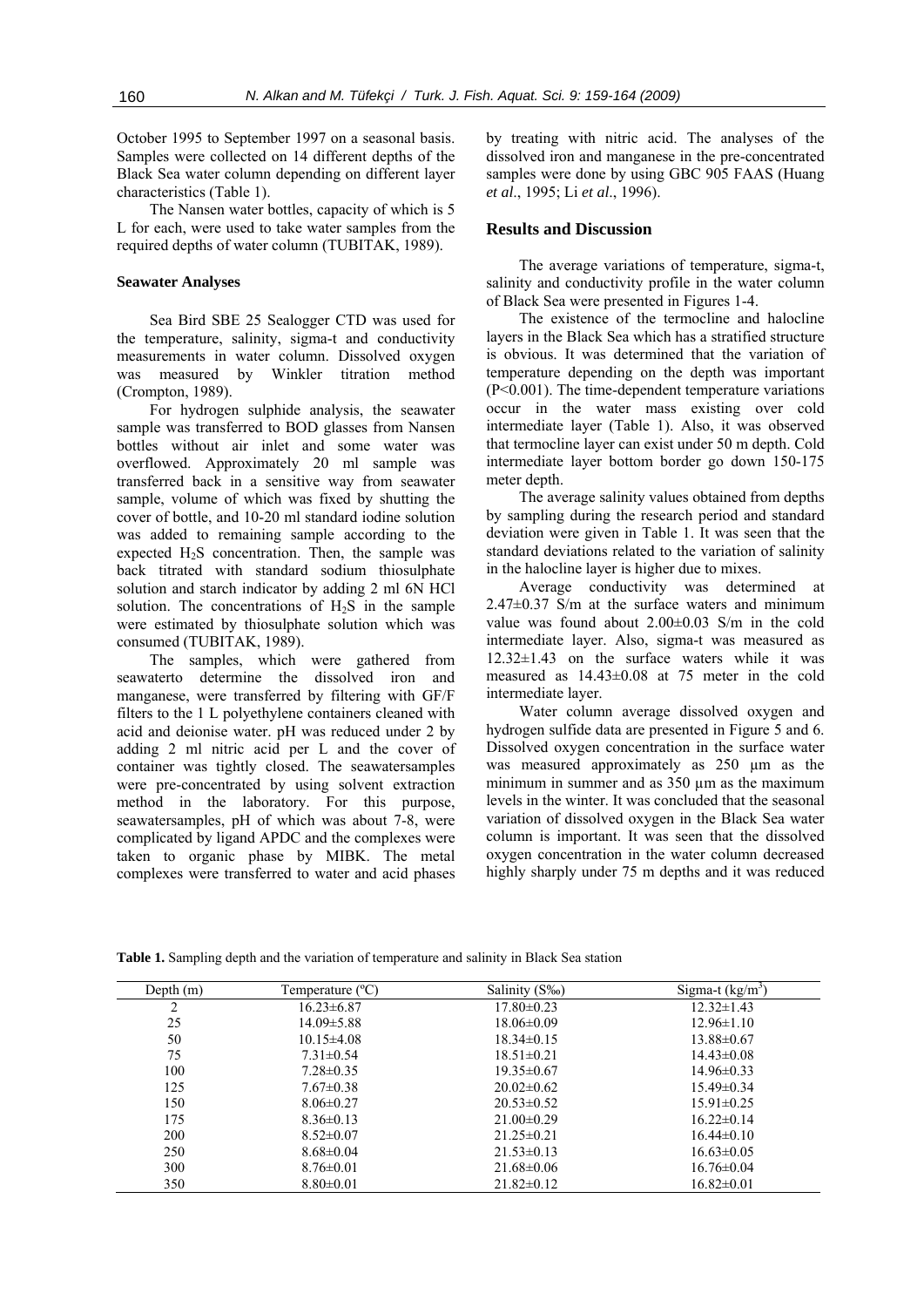

**Figure 1.** Seasonal changes of average temperature in the Black sea water column.



**Figure 3.** Seasonal changes of average salinity in the Black sea water column.

to zero when the depth was almost at 200 m depth.

Dissolved oxygen increment was seen because of vertical mixing influence under 150 meter depth water especially in autumn. Also, vertical mixture is restricted in summer and sulphide concentration raised higher than others seasons.

It was determined that sulphide concentration at 150 m, 200 m, 300 m, 400 m, 500 m, and 600 meter depths was 1.83±0.73 µm, 8.54±6.75 µm, 38.77±8.81 µm, 85.79±2.48 µm, 122.84±16.24 µm, 152.22±6.52 µm, respectively.

It was seen that the oxygen transfer was restricted to deep water and the beginning of seawater with  $H_2S$  was measured almost 175 m as the vertical mixtures has influenced up to upper borders of



**Figure 2.** Seasonal changes of average sigma-t in the Black sea water column.



Figure 4. Seasonal changes of average conductivity in the Black sea water column.

halocline layer.

The variations of dissolved manganese and iron in water columns were highly affected by the concentrations of dissolved oxygen and hydrogen sulphide (Tebo, 1991). The distributions of iron and manganese in water column were given in Figures 7 and 8.

The variations of dissolved iron and manganese depending on the depth were similar. The maximum concentration of the dissolved  $Fe<sup>+2</sup>$  was relatively lower than the dissolved manganese concentration.

The existing manganese and iron were nearly reduced in the middle layer of oxic- anoxic. It was observed that the dissolved iron and manganese concentrations were maximum at interface. It was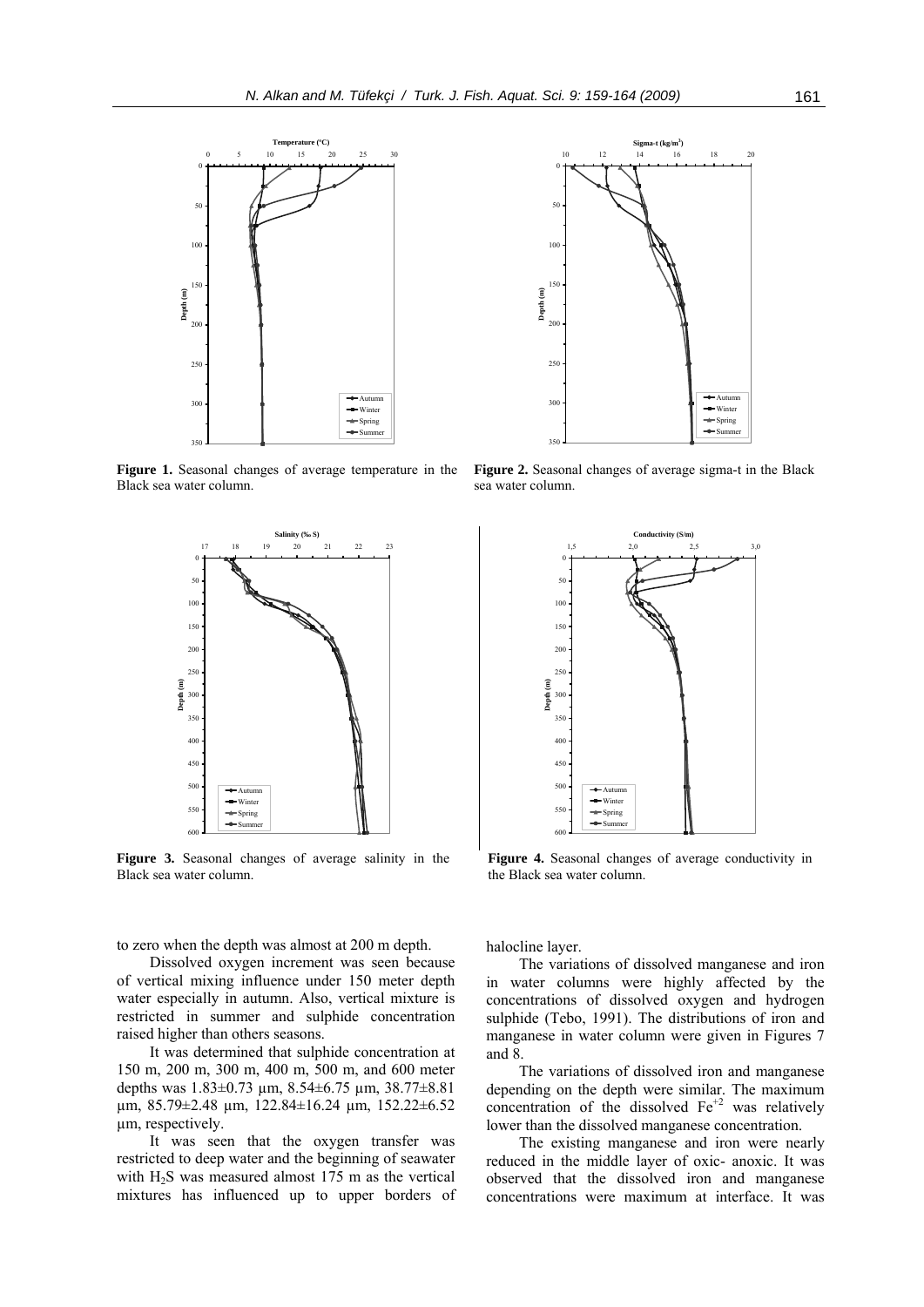

**Figure 5.** Seasonal changes of dissolved oxygen in the Black sea water column.



**Figure 7.** Seasonal changes of dissolved iron in the Black sea water column.

determined that the maximum dissolved iron concentration existed under the region where the oxygen was zero and the concentration decreased because of reduction and precipitation in further depths (Murray *et al*., 1977; Murray *et al*., 1991).

The iron and manganese in redox loop are affected by hydrogen sulphide and dissolved oxygen concentrations. The hydrogen sulphide and dissolved oxygen, manganese and  $Fe<sup>+2</sup>$  show similar characteristics depending on both depth and sigma-t in different periods (Konovalov *et al*., 2004; Schıppers *et al*., 2004).

The variations of hydrogen sulphide and



**Figure 6.** Seasonal changes of H<sub>2</sub>S in the Black sea water column.



**Figure 8.** Seasonal changes of dissolved manganese in the Black sea water column.

dissolved oxygen, manganese and  $Fe<sup>+2</sup>$  in water column were presented depending on sigma-t (density) in Figures 9-12. The upper border of anoxic layer remained in same density ( $\sigma$ <sub>t</sub>=16.2) during this period.

The concentration of iron increased remarkably in autumn surface layer, because of rainfall. Under surface layers concentrations of iron were not different seasonally and concentration level was 0.1 µm. The dissolved Mn concentration began to increase, where oxygen had decreased below dedection limits.

Geochemical form of iron are a key parameter to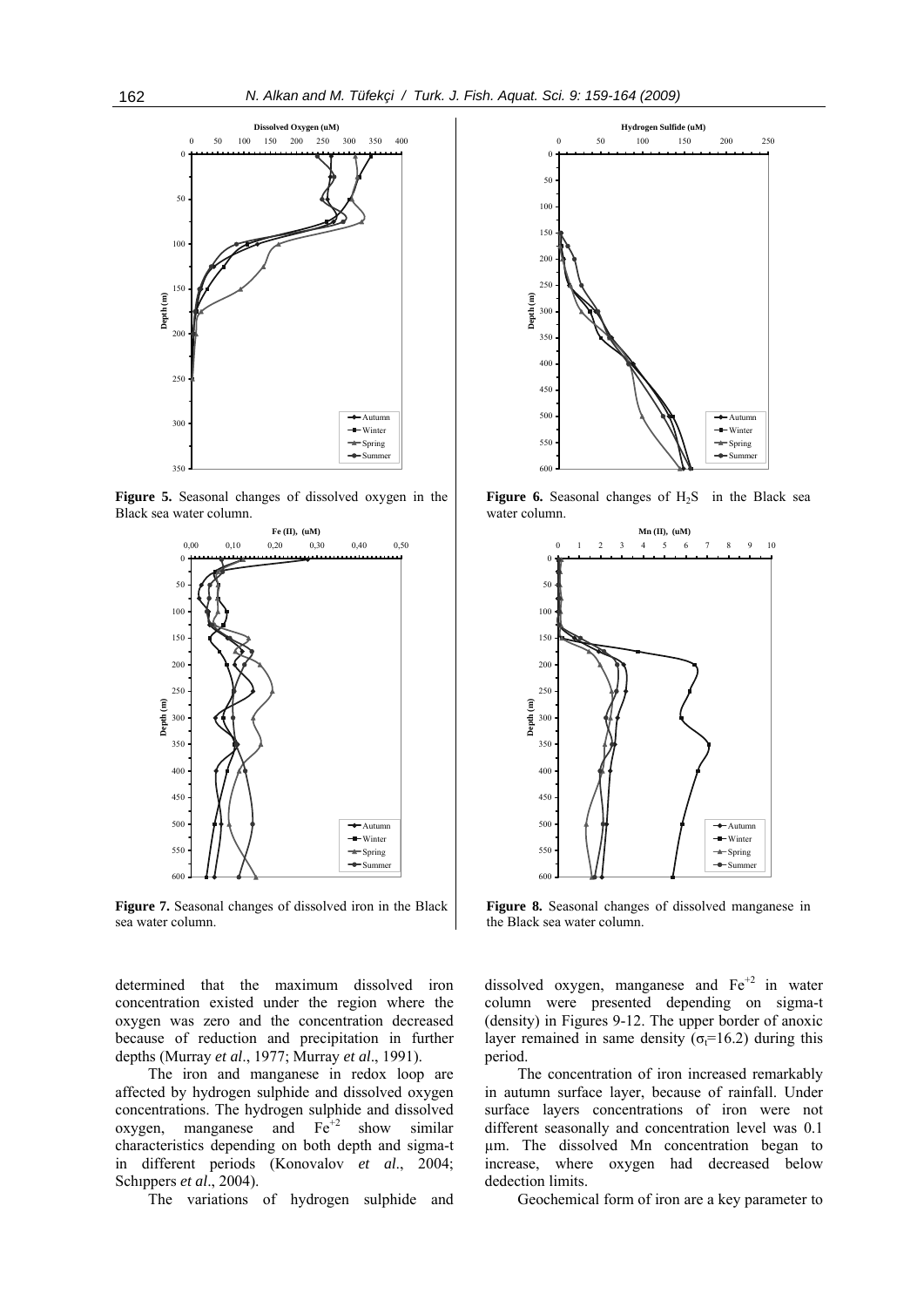

**Figure 9.** Distribution of dissolved iron and manganese in autumn in the Black sea water column.



**Figure 11.** Distribution of dissolved iron and manganese in spring in the Black sea water column.

understand bio-availibility of iron in marine environment. Also, manganese and iron are reduced to divalent form in anoxic water. Despite the increasing dissolved Fe and Mn concentration at different depths, their concentration increase at same density layer of the Black Sea water column.

## **References**

Baştürk, Ö., Saydam, C., Salihoğlu, İ., Eremeva, L.V., Konolov, S.K., Stoyanov, A., Dimitrov, A., Caciasu,



**Figure 10.** Distribution of dissolved iron and manganese in winter in the Black sea water column.



Figure 12. Distribution of dissolved iron and manganese in summer in the Black sea water column.

A., Doragan, L. and Altabet, M. 1994. Vertical Variations in the Principle Chemical Properties of the Black sea in the Autumn of 1991. Marine Chemistry, 45: 149-165.

- Crompton, T.R. 1989. Analysis of Seawater. Butterworth-Heinemann, Co, Oxford, London, 423 pp.
- Huang, S.D., Lai, W.R. and Shih, K.Y. 1995. Direct determination of molybdenum, Chromium and Manganese in Seawater by Graphite Furnace Atomik Absorption Spectrometry. Spectrochimica Acta., 50(B): 1237-1246.
- Konovalov, S., Samodurov, A., Oguz, T. and Ivanov, L.